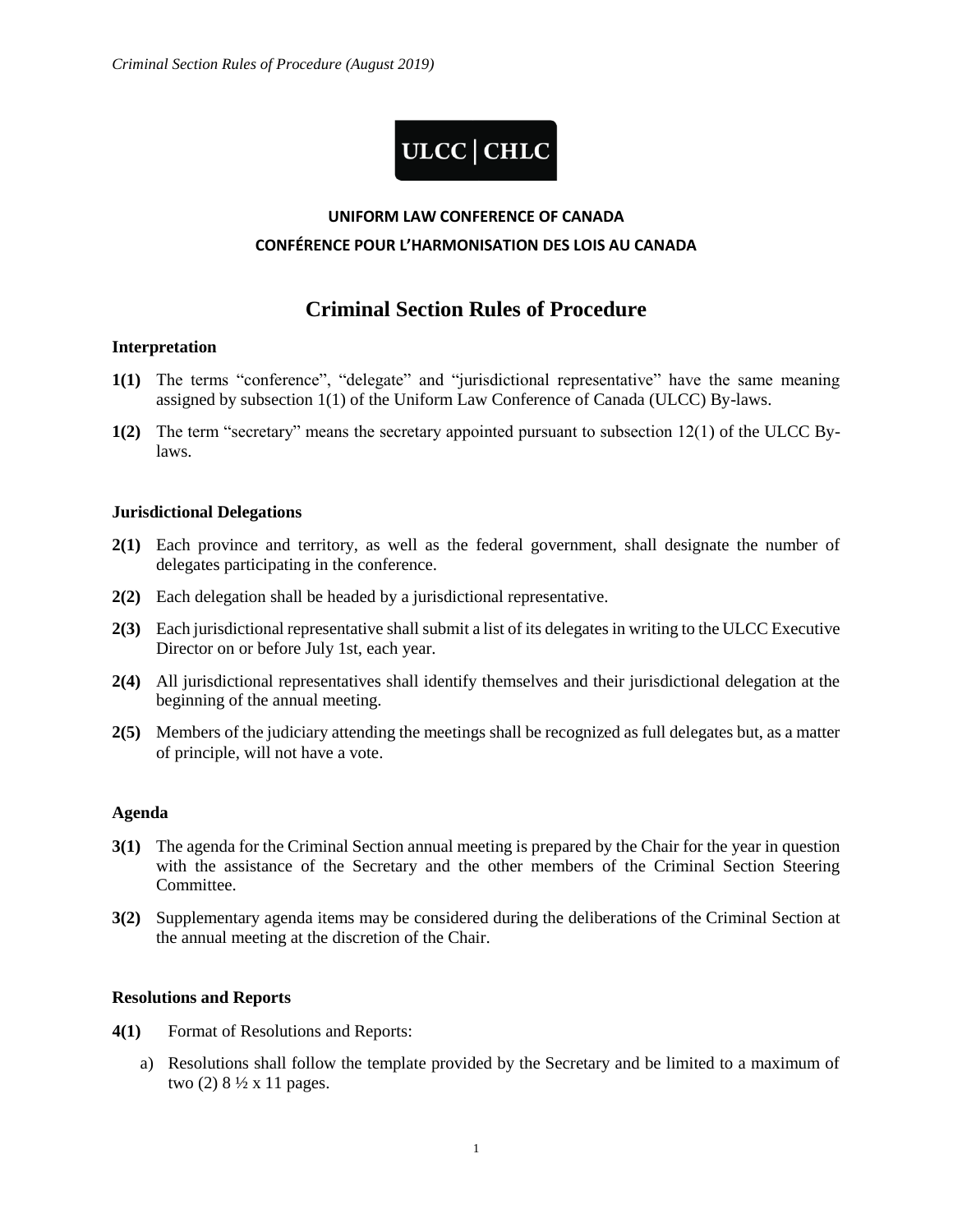- b) Resolutions shall contain the following headings:
	- subject,
	- statutory reference, if applicable,
	- name of constituent jurisdiction presenting the resolution,
	- summary, and
	- recommendation.
- c) Where applicable, resolutions shall make reference to any previous known resolutions on similar issues considered by the Criminal Section.
- d) A resolution that has been considered by the Criminal Section within the past five years shall not be submitted for consideration without leave of the Chair.
- e) Where feasible, resolutions should be provided to the Secretary in both official languages.
- f) Reports of the Criminal Section shall follow the ULCC template.
- **4(2)** Timelines for receipt and distribution of resolutions and reports:
	- a) Resolutions shall be sent electronically to the Secretary on or before April 30th, or as otherwise directed by the Secretary.
	- b) Reports shall be sent electronically to the Secretary on or before June 1 or as otherwise directed by the Secretary.
	- c) Resolutions and reports shall be sent electronically to the jurisdictional representatives by the Secretary at least one month prior to the meeting.
	- d) The Secretary may request that any delegate who wishes to submit a resolution or report after the above-noted deadlines be responsible for distributing the relevant document to the other jurisdictional delegations, in both official languages.
- **4(3)** Order of Presentation of Resolutions:
	- a) The Resolutions will be presented in alphabetical order by the Provincial and Territorial delegations commencing with Alberta in 2001. The order of rotation will change from year to year with the lead jurisdictional delegation from the immediately preceding annual meeting presenting resolutions last in rotation at the next annual meeting, and in like fashion the rotation will change from year to year thereafter.
	- b) The delegation from Canada will present Resolutions for consideration after the Resolutions received from the Provincial and Territorial delegations have been presented.
	- c) Resolutions from the floor will be presented after the regular business of the Criminal Section has been completed if permission is granted by a majority vote of the delegates.
	- d) Where the Chair wishes to present a resolution on behalf of the jurisdictional delegation of which he or she would ordinarily be a member, the incoming Chair of the Criminal Section shall assume the responsibilities of the chair while that resolution is being debated and voted upon. If the incoming Chair is unable to perform this function, the immediate past Chair of the Criminal Section shall assume this role.
	- e) The order of discussion by delegates shall be at the recognition of the Chair.